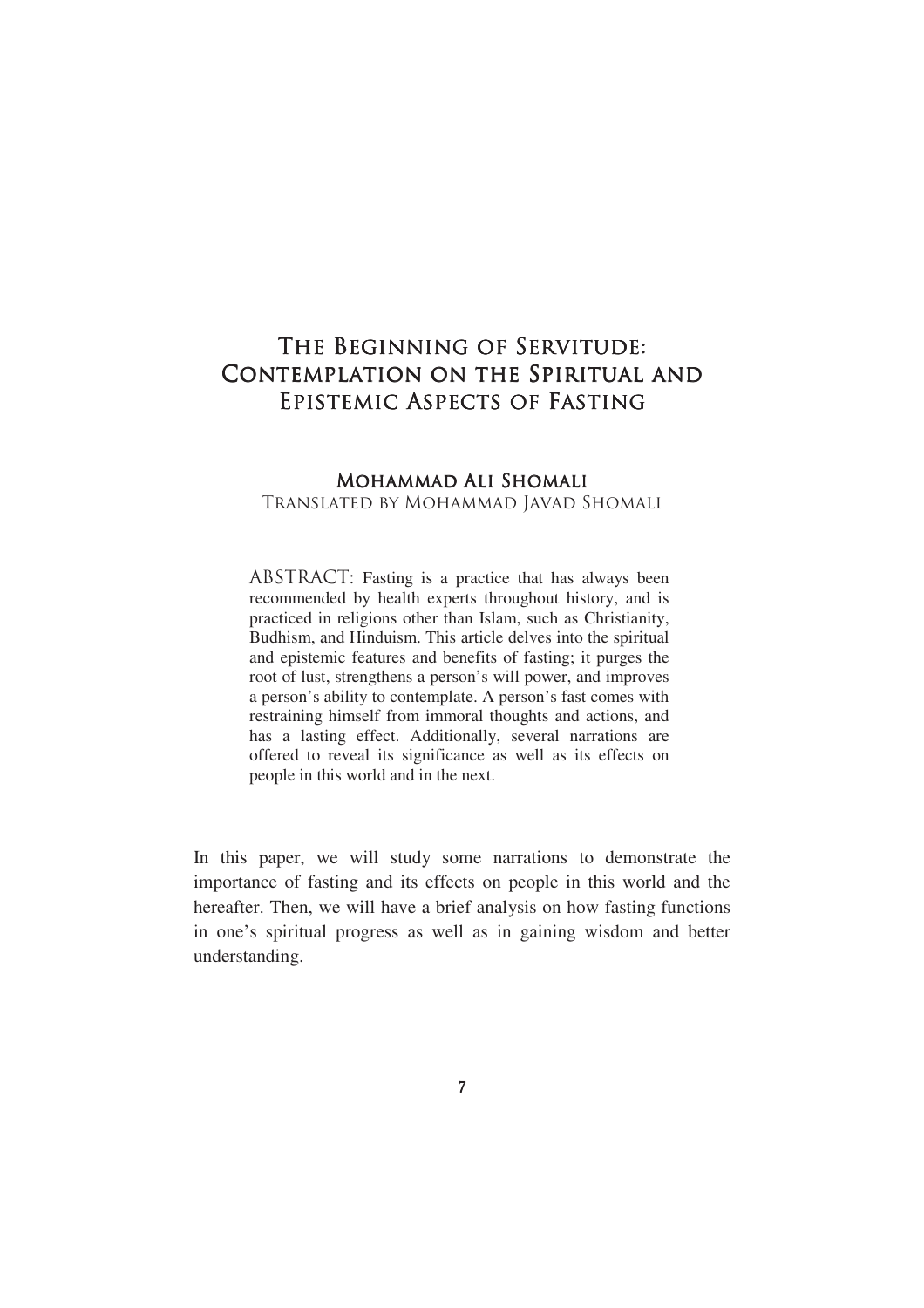## *Narrations on the importance of fasting*

In the famous Hadith of Mi'raj,<sup>1</sup> God told His Prophet: "Worshiping is [consists of] ten parts, out of which nine parts is gaining *halal* (permissible) provision." The Prophet then asked God, "What is the first act of worship?" or more precisely, the Prophet asked what the first step of servitude was. God answered, "The first is silence and fasting." Then the Prophet asked, "Oh my Lord, what is the outcome of fasting?" God replied, "Fasting brings wisdom; wisdom brings knowledge; and knowledge brings certainty. When a servant achieves certainty it no longer matters to him whether he lives in difficulty or in ease."<sup>2</sup>

An explanation regarding this narration and the effect of fasting on one's ability to understand will be offered afterwards in this article.

In a sermon, the Prophet said, "Whoever fasts in the month of Ramadan by listening [to what is useful for his success] and prevents his ears, eyes, tongue and his other organs from immoral acts – such as lying and backbiting – with the intention of getting closer to God, God will make him close to Himself in a way that he will be close in level to Prophet Abraham."<sup>3</sup>

In another narration the Prophet said, "God says 'All righteous acts of man will be rewarded ten to seventy times more than they deserve except for patience, which is mine and I will reward it.'" Then the

<sup>2</sup> *Bihar al-Anwar*, vol. 74, p. 27. The hadith reads as follows:

<u> 1989 - Johann Barn, mars ann an t-Amhair an t-Amhair an t-Amhair an t-Amhair an t-Amhair an t-Amhair an t-Amh</u>

<sup>&</sup>lt;sup>1</sup> Prophet Muhammad's ascension to heaven.

<sup>&</sup>quot; يا احمد! ان العباده عشر اجزاء: تسعه منها طلب الحلال ..." قال : " يا رب ! و ما اول العبادة ؟ " قال : "اول العبادة : الصمت و الصوم ." " قال :" يا رب ! و ما ميراث الصوم؟ " قال : " الصوم يورث الحكمة ، والحكمة تورث المعرفة ، والمعرفة تورث اليقين ، فاذا استيقن العبد لا يبالي كيف اصبح بعسر ام بيسر ".

<sup>3</sup> *Wasa'il al-Shia,* vol. 10, p, 164. The original Arabic text is as follows: عَنْ رَسُولِ اللَّهِ ص أَنَّهُ قَالَ فِي خُطْبَةٍ لَهُ وَ مَنْ صَامَ شَهْرَ رَمَضَانَ فِي إِنْصَابٌ وَ سُكُوتٍ وَ كَفَّ A Î سَمِْعَهُ وَ بَصَرَهُ وَ لِسِلَانَهُ وَ فَرْجَهُ وَ جَوَارِحَهُ مِنَ الْكَٰذِبِ وَ الْحَرَامِ وَ الْغِيبَةِ تَقَرُّباً (قَرَّبَهُ اللَّهُ مِنْهُ) B B B G حَتَّى تَمَسَّ رُكْبَتَاهُ رُكْبَتَيْ إِبْرَاهِيمَ خَلِيلِ الرَّحْمَنِ ع ļ A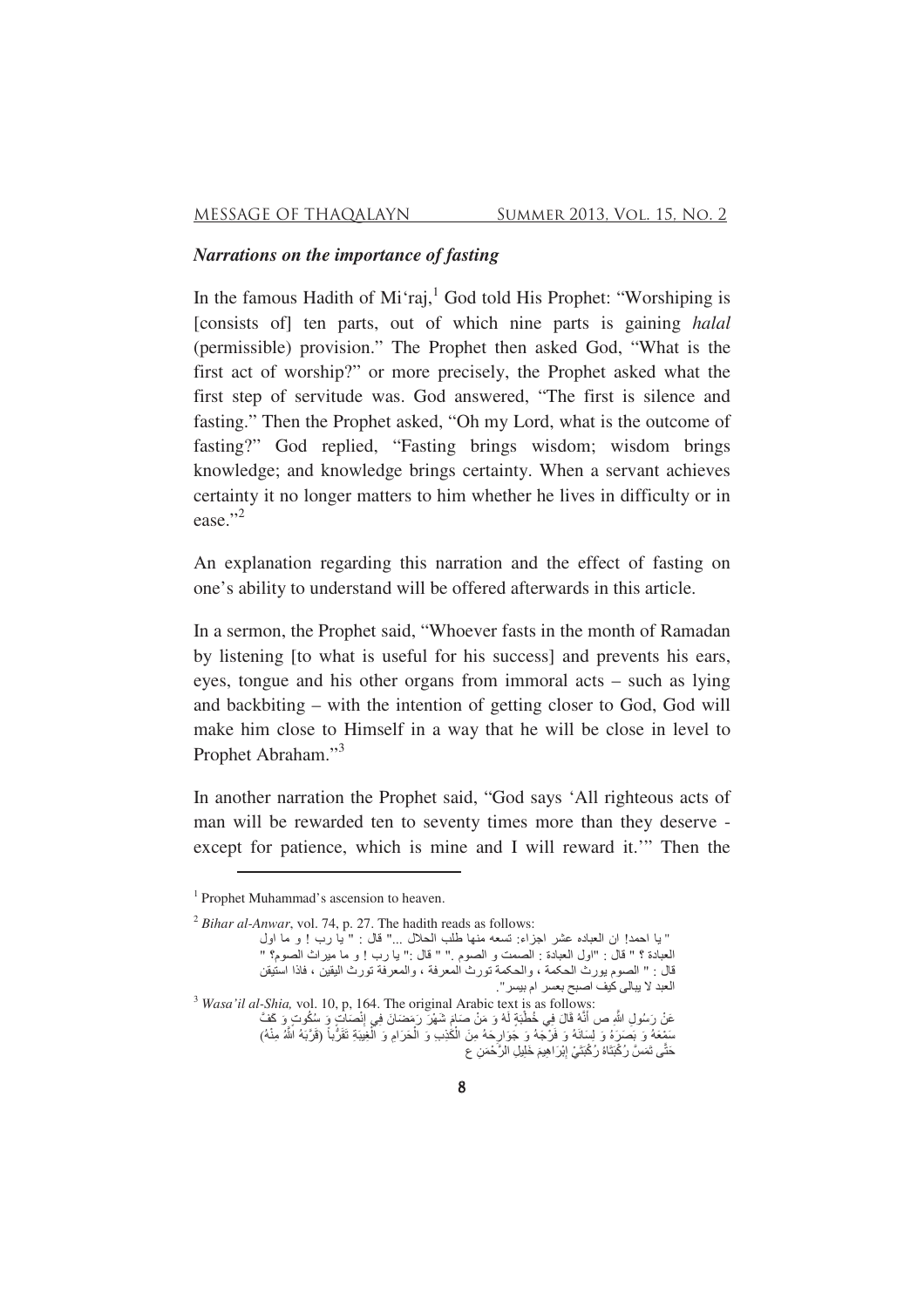Prophet said: "Thus, the reward of patience is stored in the divine knowledge and patience [here] means fasting."<sup>1</sup> It has also been stated in the Qur'an that only those who fast will receive unlimited reward:

انما يوفي الصابرون اجرهم بغير حساب

*Indeed the patient will be paid in full their reward without any reckoning.* (Qur'an 39:10)

Imam Sadiq said, "Fasting from food and drinks is not accomplished only by not eating and drinking; when you fast, your ears, eyes, tongue and your body should fast. Remain silent except for when you want to say a good thing. And be considerate to your servants."<sup>2</sup>

These narrations show how fasting is amongst the most important factors that bring about God's pleasure and hence needs special attention. The question that rises at this point is: What is the philosophy behind the emphasis of fasting?

Fasting is examined from different aspects as seen in the following:

#### **A) Fasting is a form of non-action**

One may wonder how all these rewards are given to a person who fasts, especially considering that he does not do any particular act. Performing a prayer, reciting the Qur'an, or going on a pilgrimage are actions we perform; however, we do not do anything when we fast. Indeed, similar to silence, fasting is a form of non-action (*tark*). Interestingly, according to the above narration, the best of worship or

<u> 1989 - Johann Barn, mars ann an t-Amhair an t-Amhair an t-Amhair an t-Amhair an t-Amhair an t-Amhair an t-Amh</u>

<sup>&</sup>lt;sup>1</sup> *Wasa'il al-Shia*, vol. 7, p. 295. The original Arabic text is as follows:

قال رسول الله (ص) قال الله عزوجل: كل اعمال ابن أدم بعشرة اضعافها المي سبعاة ضعف الا الصبر ؛ فانه لي و انا اجزي به " فثواب الصبر مخزون في علم الله و الصبر الصوم

<sup>2</sup> *Wasa'il al-Shia*, vol. 7, p. 118. The original Arabic text is as follows: ليس الصيام من الطعام و الشراب ان لايأكل الانسان و لا يشرب فقط و لكن اذا صمت فليصم سمعک و بصرک و لسانک و بطنک و فرجک و احفظ یدک و فرجک و اکثرالسکوت الا من خیر و ارفق بخادمک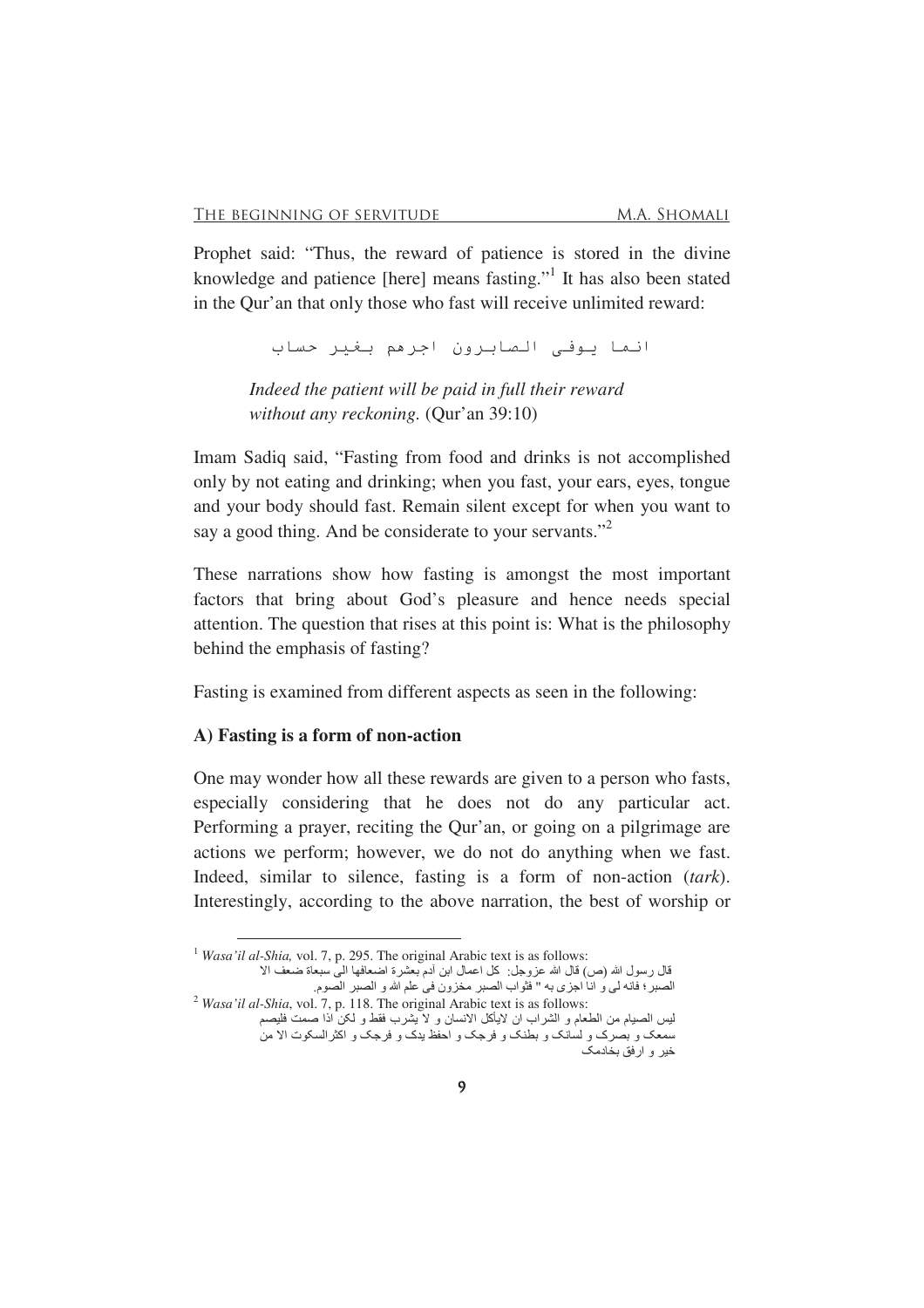the beginning of servitude, i.e. silence and fasting, are accomplished by restraining oneself from performing certain actions. For the former, one must not talk, backbite, and lie. For the latter, one must not eat or drink. This shows that if man does not ruin his capital, he will attain closeness to God. It is important that man does not commit any harmful acts.

In a conversation between the Prophet and Abu Dharr, the Prophet said, "Oh Abu Dharr, prayer with goodness is needed as much as salt is needed for the food."<sup>1</sup> According to this narration, if a pious person prays a little, his prayer will be granted. As even a little amount of salt can flavour food, a little of good action while not committing sins or wrongdoing can help. Of course, it is better to try; however, one's main endeavour should be to seek piety. Some people pay much attention to quantity; they perform many good actions, such as reciting or invocating or frequently performing pilgrimages. Though these are unquestionably very good acts on the divine path, these are deeds that benefit those who strive to first prevent themselves from committing sins. The one who has many preferable deeds while simultaneously committing sins is like a person who has a backpack with a hole at the bottom of it; all day long he frequently and quickly fills the bag though at the end, he is left with nothing. If one mends his bag, even a small object will be saved for him no matter how much gold and jewellery he accumulates. In the famous hadith of *Qurbe Nawafil,* God says:

> None of my servants has approached me by a thing that is dearer to me than wajibat (the obligatory deeds). [Then] By doing the nawafil (preferable deeds) my servant approaches me to an extent that I will love him. And whenever I love a servant I will be his ear by which he hears, his eyes by which he sees, and his hand by which

<u> 1989 - Johann Barn, mars ann an t-Amhair an t-Amhair an t-Amhair an t-Amhair an t-Amhair an t-Amhair an t-Amh</u>

<sup>&</sup>lt;sup>1</sup> *Bihar al-Anwar*, vol 77, page 85. The Arabic text is as follows: يا اباذر : يكفي من الدعاء مع البر ما يكفي الطعام من الملح.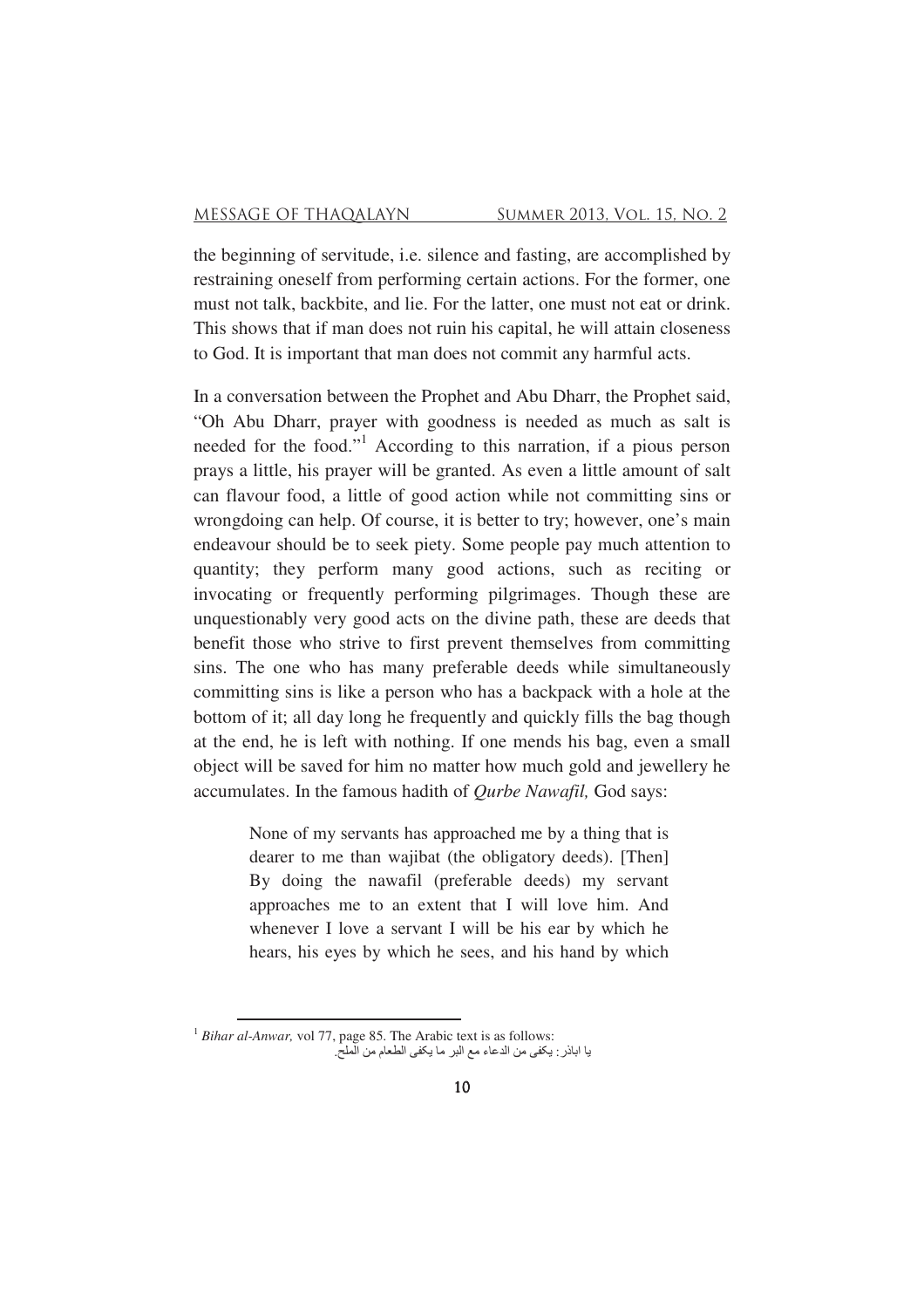he uses. And if he calls Me I will reply and if he asks for something I will grant it.<sup>1</sup>

Therefore, a person must first perform the wajibat and restrain from muharramat (prohibited acts). It is when this step has been taken that the nawafil and mustahabat (preferable deeds) will become useful and will take man to the peak of perfection which is proximity to God.

Thus, perhaps one of the reasons why fasting and silence have been highly emphasized is to help man avoid any obstacles to take him to towards God. Of course, recommended deeds will speed this up and take him to higher levels; however, as mentioned, the first step is to refrain from actions that are wrong and prevent development. This is the most challenging part. If we were asked to recite five sections (*juz'*) of the Qur'an it would be easier for us than to be asked to remain silent for the same amount of time. Thus, one of the features of fasting is that when fasting, man restrains from certain actions, thereby developing greater control over his behaviour and deeds.

#### *B) There is little room for insincere intentions in fasting*

One aspect of fasting is that there is less likelihood that one holds insincere intentions, or shows off (*riya'*), because it is not visible to others. Others notice when one is praying or reciting the Qur'an; however, fasting goes unnoticed as long as the person does not want others to know or unless one claims he is doing so. This is perhaps why God said "Fasting is mine" – because there is less possibility of showing off. Similarly, since nothing is to be done during fasting, there is no deed to be magnified in one's eyes; thus, it is less likely for man to gain false pride. Man can nonetheless feel arrogant as he finds the

<sup>&</sup>lt;sup>1</sup> *Al-Kafi*, vol. 2, pp. 352-353. The Arabic text is as follows:

ما يتقرب الى عبد من عبادى بشيء احب الى مما افترضت عليه و انه ليتقرب الى بالنافلة حتى احبه فاذا احببته كنت اذا سمعه الذي يسمع به و بصره الذي يبصر به و يده التي يبطش بها ¸ ان دعانی اجبته و ان سألنی اعطبته .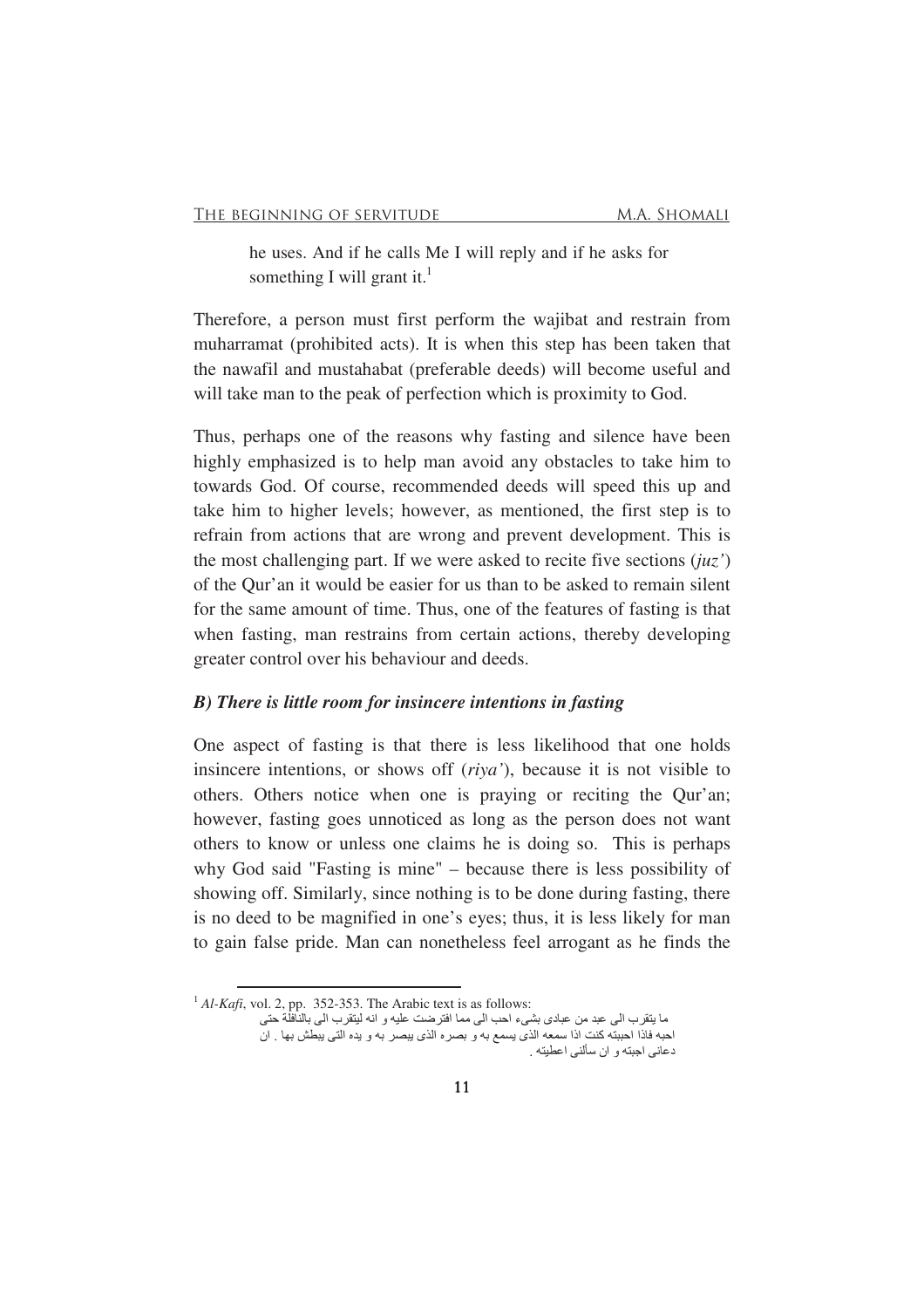few hours of not eating and drinking a great deed worthy of a valuable reward. Thus, there is no guarantee and it needs care and attention.

## *C) Fasting dries the root of lust*

Man can balance his instincts and put his animalistic desires under the control of his mind through fasting. Fasting disarms the ego. Sometimes a person who fasts has no desire of doing many things, especially in the state of hunger and thirst for an extended period of time. While it is possible to fast without getting excessively thirsty or hungry in some countries, fasts performed on long and hot summer days can make one very hungry and thirsty. In this state, man's animalistic tendencies become suppressed to an extent that one is unlikely to desire or have the power of thinking about worthless matters. As said in some narrations, the Prophet used to encourage youths to getting married, and to fast if marriage was not possible for them.

## **D)** *Fasting can be performed in conjunction with other actions and has a lasting effect*

The effect of fasting lasts throughout the day while performing other good actions. The direct effect of other deeds – such as reciting the Qur'an – is usually limited to the time it is being performed. Without a doubt, all deeds have a continual spiritual effect on man. However, this effect is not like the effect that exists at the time of performing that action. In other words, the direct and enormous effect of every deed is at the moment that it is being performed. For most of the acts of worship it is usually necessary to stop other activities to gain such an effect. This means most of the acts of worship and recommended acts are in the same rank as each other and therefore when one gets involved in another action he will no longer be able to continue performing the other previous act and reaping its benefit. For example, prayer is considered prayer and its effect is experienced as long as one does not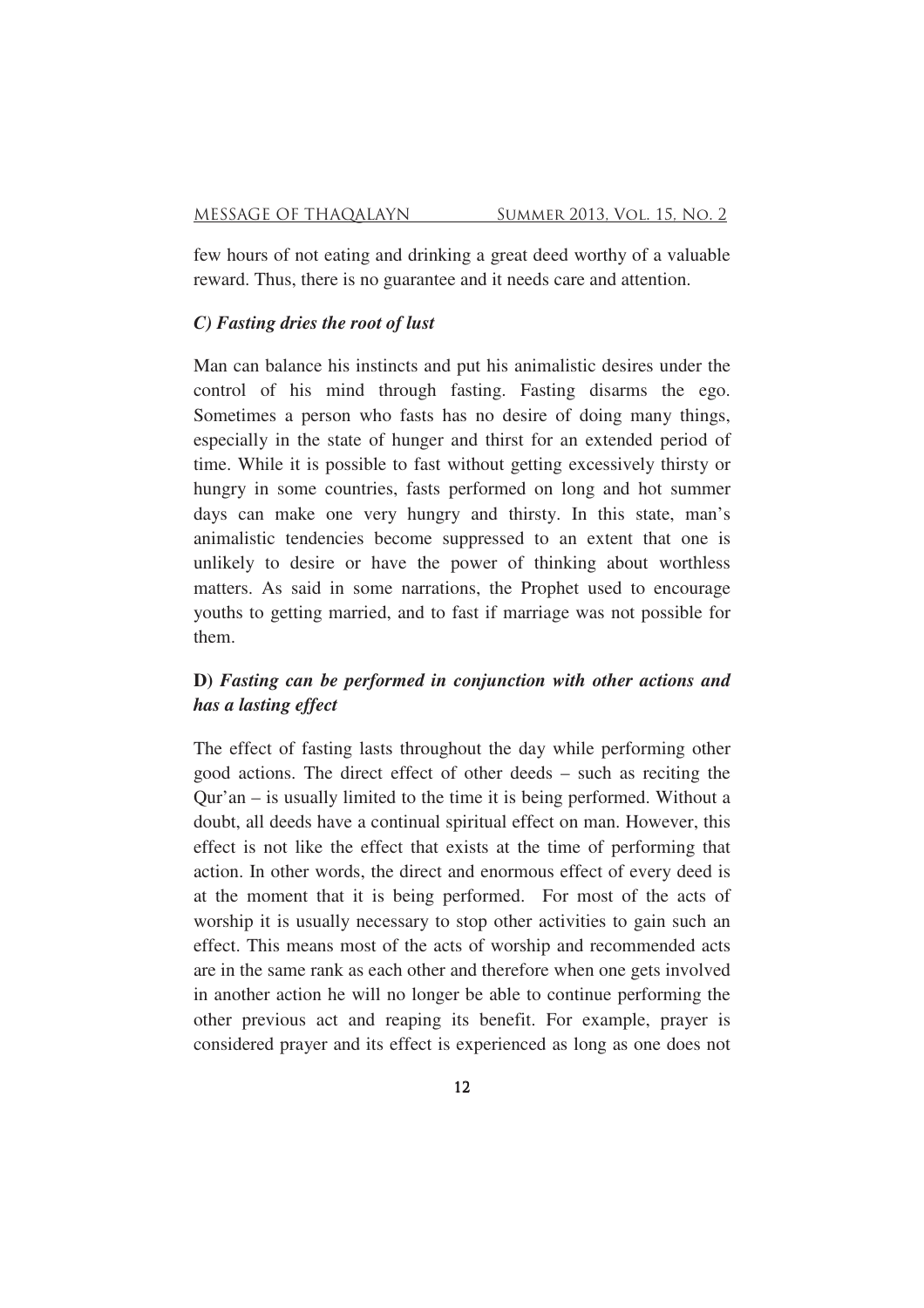do any conflicting deed besides it. When you begin doing another act, you are no longer performing prayer.

On the contrary, fasting does not have to be performed in exclusion of other acts of worship. In other words, fasting is not in the same rank as that of other acts; rather, it acts like a tool to help them. It does not prevent other actions from being performed and thus its effect is not confined to a specific time. Its effect continues even while walking, talking at work, studying, and so forth. It is certainly possible to perform recommended prayers while walking, but there are many actions which cannot be done simultaneously. Indeed, fasting is considered to be a high level of remembrance of God which can be done even while playing with the children, communicating, or performing other daily actions.

The Qur'an describes a group of people as:

الذين يذكرون الله قياما و قعودا و على جنوبهم

"…*those who remember God standing, sitting, and lying on their sides*." (Qur'an, 3:119)

Additionally, fasting stimulates a person's remembrance of God and is feasible for everyone. However, to achieve this level of remembrance through actions other than fasting where one is able to remember God while performing other actions can only be achieved after much preparation and perhaps at the final levels of perfection. Therefore, firstly, fasting has effects like weakening the animal side of man, and secondly, this effect persists even while performing other deeds. Thus, fasting guarantees a day free of evil for man and acts like a tool to strengthen one's faith throughout the day.

Furthermore, because the duration of this act of worship is long, it leaves a more lasting effect. One who takes heed of God's commands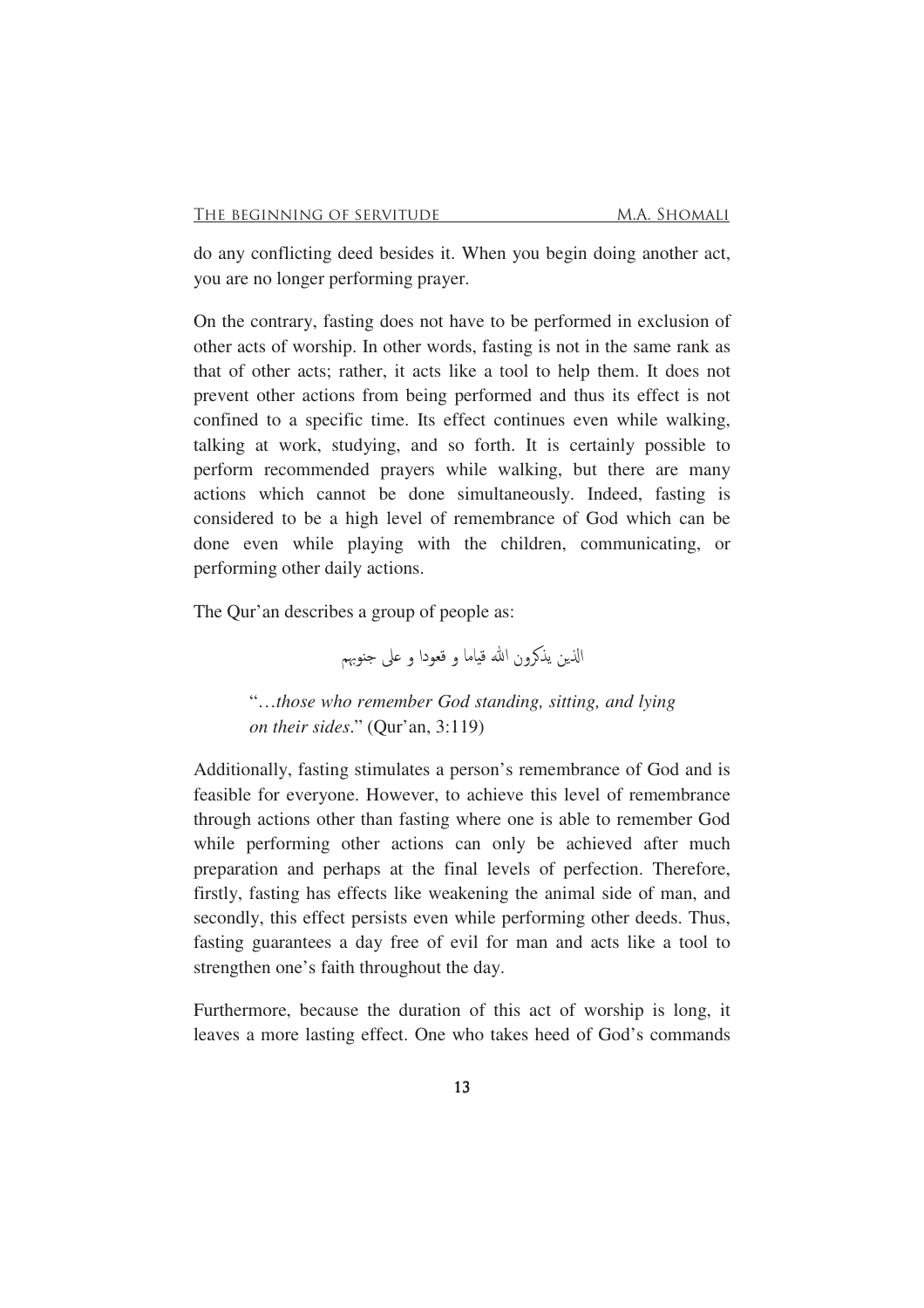and restrains himself from forbidden actions all day long is affected greatly and gains more than one who performed a recommended action for, say, half an hour. Moreover, one keeps reaffirming the intention to obey the order of God through a period of one month, and this has a very powerful effect. Thus, fasting in the month of Ramadan is great in comparison to other acts of worship.

## **E)** *Fasting helps one speak less*

Fasting has a direct effect on talking. A fasting person does not always have energy to talk in excess, especially for useless things. Bear in mind, many of our problems are caused by saying things at the wrong time or place. The Prophet once said to a person who asked for advice, "Hold your tongue." When the man repeated his question, again the Prophet said, "Hold your tongue. Does anything except the harvest of one's tongue put him into the Fire by one's face?" In another narration, Ma'adh ibn Jabal asked the Prophet, "Will we be questioned about our speech?" to which the Prophet replied, "Does anything except the harvest of one's tongue put him face first into the Fire?"<sup>1</sup>

Thus, with less talking, a more appropriate fast transpires, resulting in strengthening a person's faith and elevating him spiritually to strengthen his faith to eventually take him closer to God.

## *F) Fasting strengthens man's willpower*

<u> 1980 - Johann Barn, mars an t-Amerikaansk ferske</u>

Another effect of fasting is that it enables man's will to become stronger. The first necessary requirements in approaching God and becoming proximate to Him are a strong will and good intentions. We recite in some of our supplications:

<sup>1</sup> *Warram Collection*, volume 1, page 105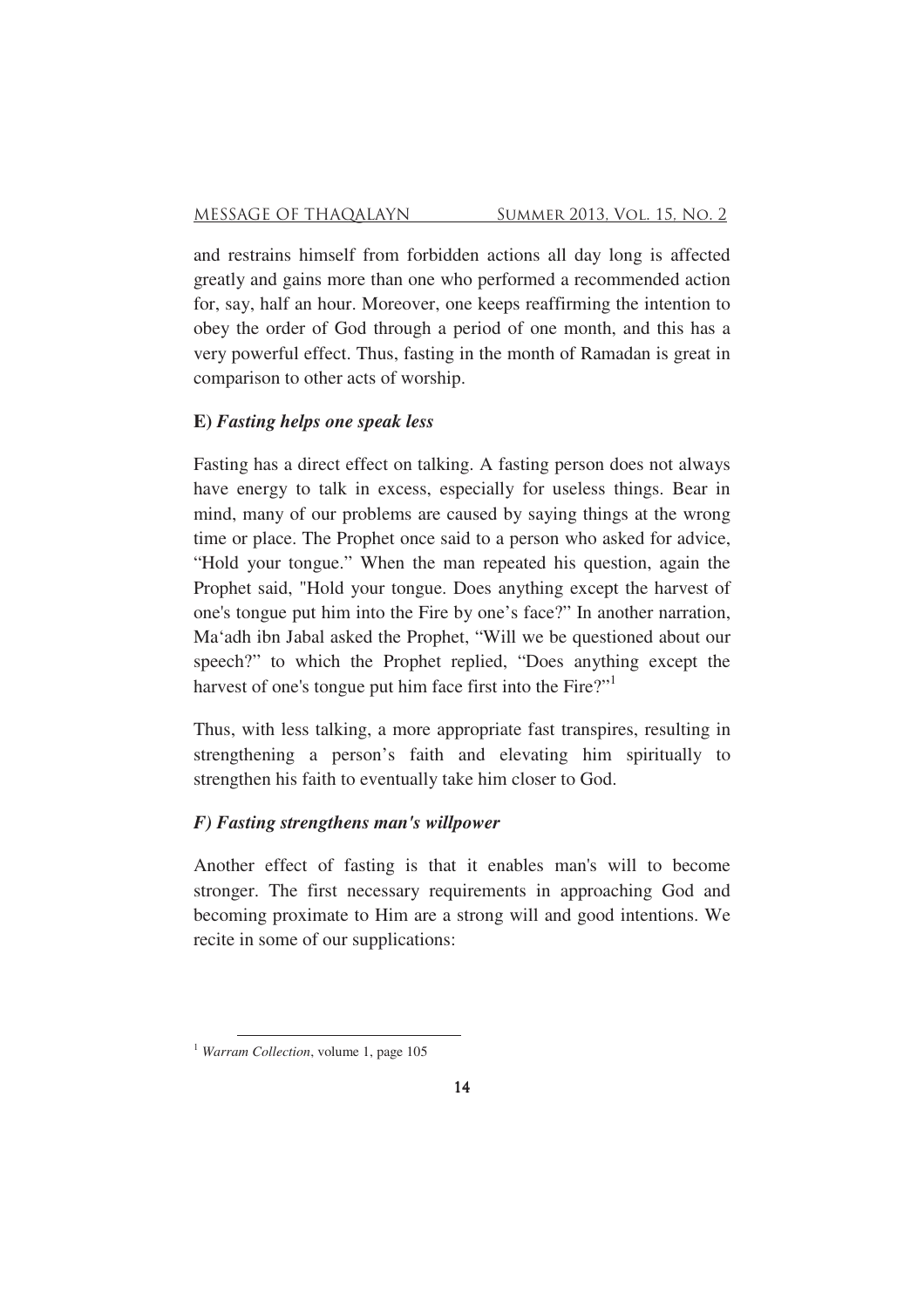Indeed – oh my Lord – I know that the best provisions for a journey in your way are a firm determination, pure intention, and a truthful heart.<sup>1</sup>

In the supplication for the  $27<sup>th</sup>$  of Rajab we also recite:

I know the best provision for the person who steps in your path, indeed, is a strong will with which he chooses You [over any other thing]. $<sup>2</sup>$ </sup>

In another supplication, we read:

A firm determination and a true and sincere word of your servant – 'Oh my Lord' – is enough for you. And You are where your servant considers You to be.<sup>3</sup>

It is impossible to achieve anything without a strong will. Sometimes a person wants to avoid sins but lacks the willpower to restrain himself when faced with certain situations. Believers are fond of good and dislike evil, as said in the Qur'an:

حبب اليكم الايمان و زينة فى قلوبكم و كره اليكم الكفر و الفسوق و العصيان

*God has endeared faith to you and made it appealing in your hearts, and He has made hateful to you faithlessness, transgression and disobedience*. (Qur'an 49:7)

<u> 1989 - Johann Stoff, fransk politik (d. 1989)</u>

<sup>&</sup>lt;sup>1</sup> *Bihar al-Anwar*, Vol. 86, p. 318. The Arabic text is as follows:

اللهم و قد علمت ان افضل زاد الراحل اليک عزم اراده و اخلاص نية و صادق طوية <sup>2</sup> *Mafatih al-Jinan*, Supplication of the  $27<sup>th</sup>$  of Rajab. Arabic text is as follows:

و قد علمت ان افضل زاد الراحل اليک عزم اراده يختارک بها <sup>3</sup> *Bihar al-Anwar*, vol. 15, p. 275. Arabic text is as follows:

يكفيك عزم اراده و ان يقول العبد بنية صادقة و لسان صادق يا رب! فتكون عند ظن عبدك بك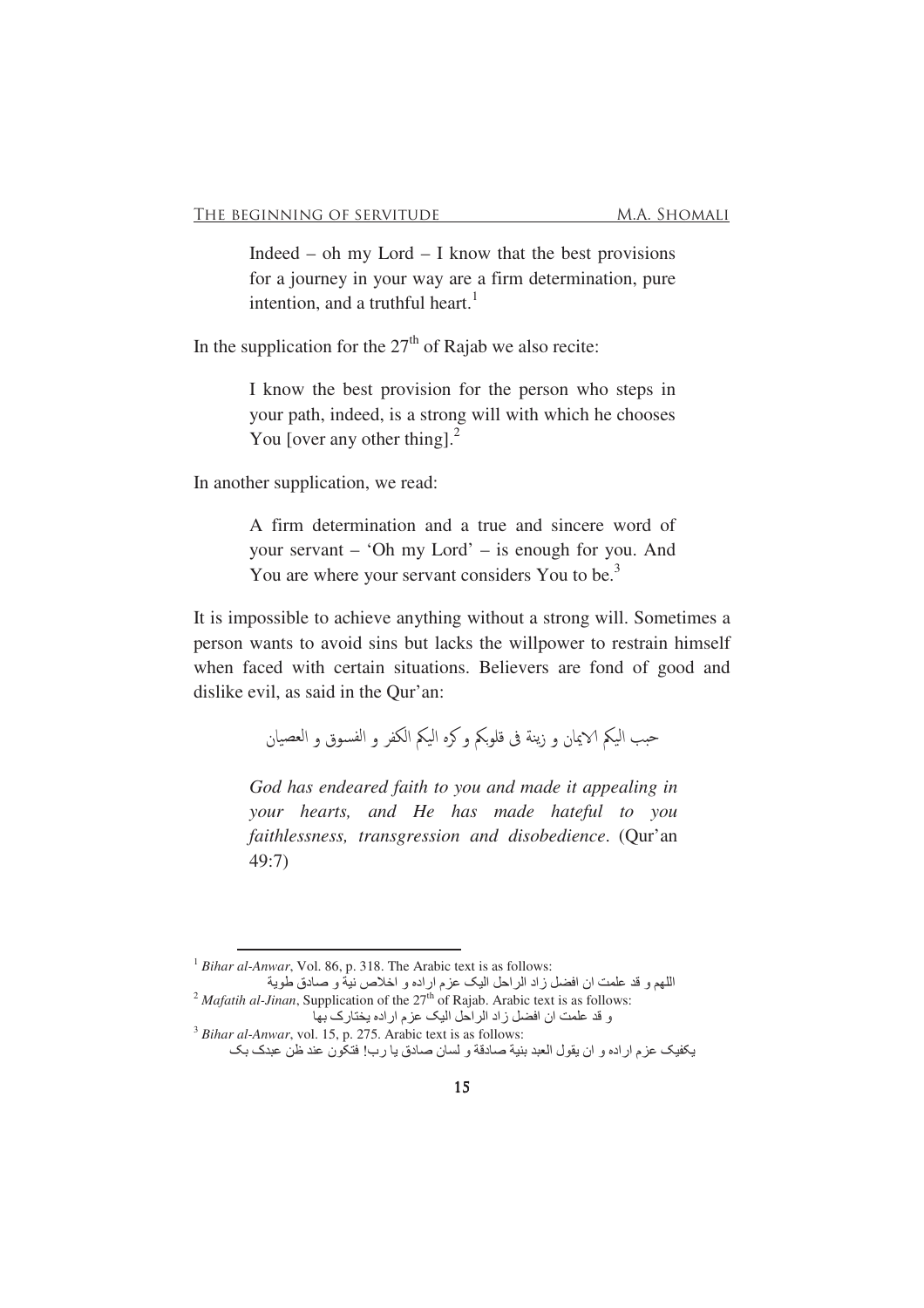It is due to our weak willpower that we face numerous problems. Ask any Muslim regarding sin, and they will show disdain for it; in spite of this, sins are committed, and this is caused by a lack of strong will.

Regarding Ayatullah Hujjat, Ayatullah Mutahhari shares an anecdote:

He used to spend most of his time smoking cigarettes. When he got sick as a result, and went to Tehran for treatment, he was told by doctors to stop smoking, especially because it could cause pulmonary disease. At first he joked and said, 'I use my lungs for smoking; why else would I need lungs?' When the doctors told him it was truly harmful for his health, he was determined not to smoke anymore. With one firm decision, it was over [he never smoked again]."<sup>1</sup>

Fasting is one way to make your self-control stronger. For one month, a fasting person avoids pleasures such as eating and drinking primarily for the sake of Allah; as a result, his will is strengthened. God has also ordained hard *kaffarah* (an act of worship to be done to compensate for an unfulfilled obligation – in this case fasting) to strengthen a person's will. Had it not been for this strictness, many would instantly break their fast. One who cannot avoid drinking tea or smoking for merely an hour and avoids it for the entire day for God's sake will definitely strengthen his will. This is a great capital that can motivate a person to achieve anything he wants.

In essence, persistence is the key to success:

وان لواستقاموا على الطريقة لاسقيناهم ماء غدقا

*If they are steadfast on the path [of Allah], We shall provide them with abundant water…* (Qur'an 72:16)

<sup>&</sup>lt;u> 1980 - Johann Barn, mars an t-Amerikaansk ferske</u> 1 *Spiritual Lectures*, Sadra publications, 1991, p. 255.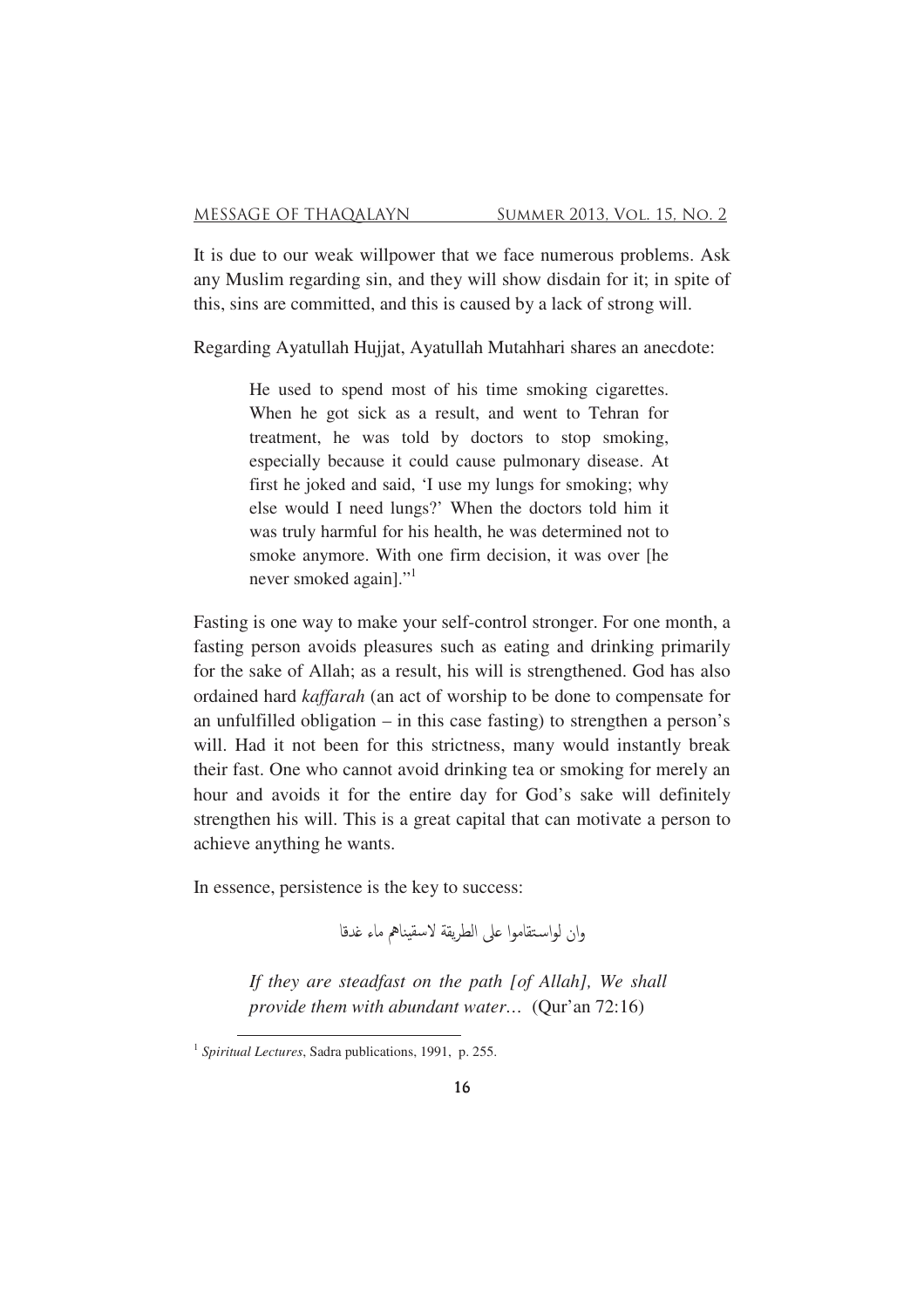Some scholars consider this water to represent knowledge and wisdom; and that this verse indicates that man can gain anything through persistence. It is said about Mulla Husaynquli Hamedani – a great mystic and the teacher of Ayatullah Qadi – that after a hard effort in journeying towards God through mysticism, he was not able to achieve anything. One day he saw a bird at the corner of his room attempting to eat a piece of dry bread. After trying perhaps close to a thousand tries, the bird finally managed to break a small piece of bread and eat it. Being moved by what he had seen, he suddenly realized that similar to the bird, he needed persistence, that he should not be disappointed too quickly, even after few years of effort. He continued his spiritual journey and reached a high level of mysticism. He then became an inspiration to many others.

Imam Ali said, "High courage and feasting do not go together."<sup>1</sup> Being used to partying does not come together with having a strong will. One can either be a man of war or a man of partying.

### **G)** *Fasting improves man's power of contemplation*

<u> 1980 - Johann Barn, mars an t-Amerikaansk ferske</u>

Another outcome of fasting is that it improves man's power of contemplation in helping him better comprehend. In the abovementioned *Hadith al-Mi'raj*, hungriness results in wisdom, wisdom brings forth knowledge, and knowledge leads to certainty. The hadith continues: "When one gains certainty, he does not mind whether he is an easy life or a difficult one."<sup>2</sup> This implies that fasting  $-$  along with  $$ silence – is so significant that without it a person cannot step in the path of serving God. Moreover, fasting has such great impact on one's understanding and spirituality that it brings forth virtues such as wisdom, knowledge, certainty, and even satisfaction. Indeed, the latter

 $^{\rm 1-1}$  " لاتجتمع عزيمة و وليمة " (*Nahj al-Balaghah*, Fayd al-Islam edition, page 692, sermon 211) <sup>2</sup> *Bihar al-Anwar*, vol. 74, p. 27.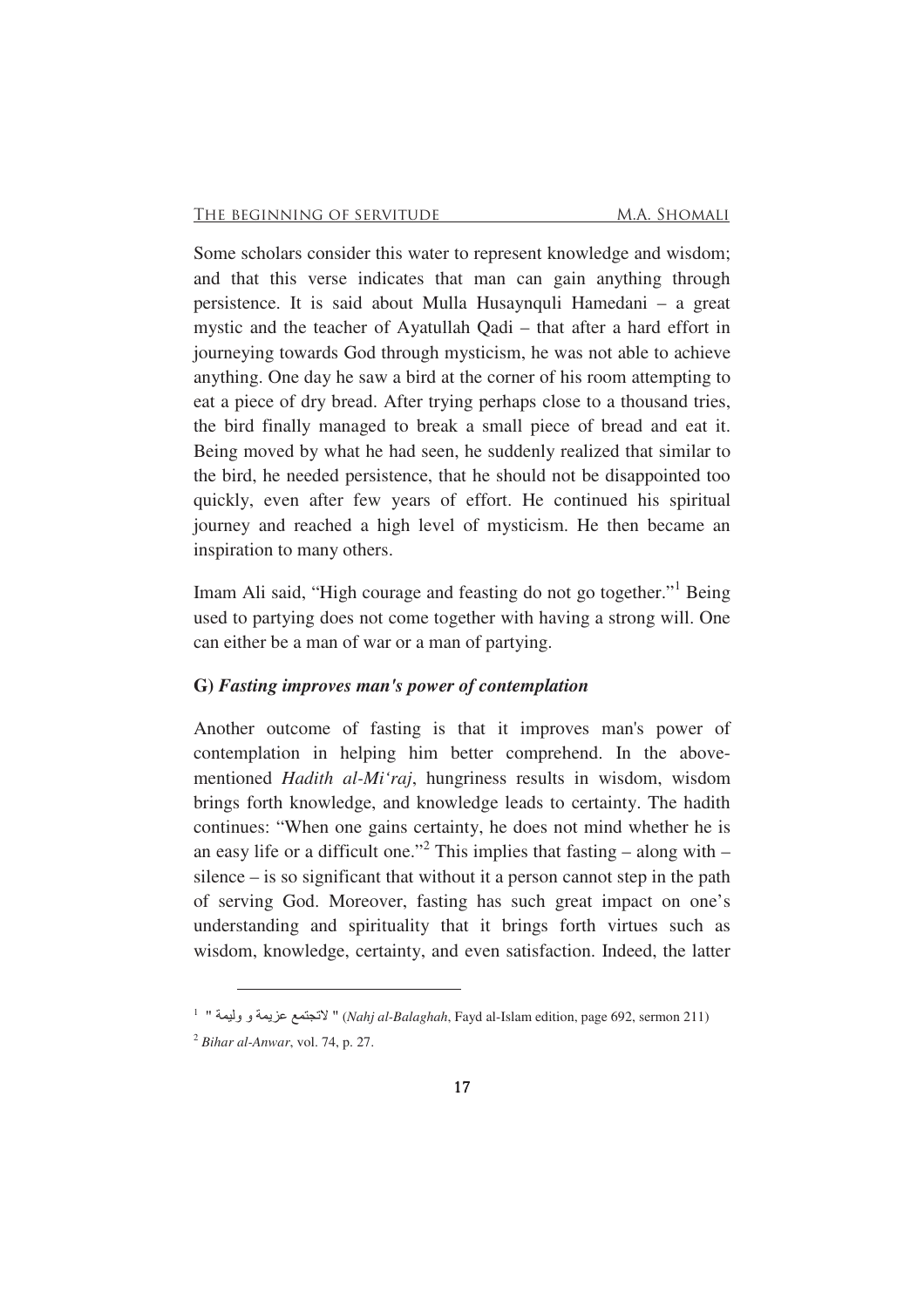part of the narration is derived from the verse: *"Worship your Lord until certainty comes to you* (15:99)*."* This is because fasting is the first part of worshiping and through a specific process, it results in certainty.

What is meant by the wisdom that fasting brings is not just knowledge; rather, it is a state in which the wise person considers all logical factors involved in cognition and does not yield to his emotions. Minimizing the effect of emotions on one hand and avoiding both intentional and unintentional fallacies on the other enables a person to increase his or her cognition and knowledge. In other words, what is meant by a wise person is not necessarily a person who has much knowledge; rather, it is the one who walks in the path of knowledge armed with patience and persistence and is not satisfied with anything less than proof or reasoning, does not heed to improper emotions, and puts all epistemological and psychological factors in their place. Thus, wisdom is the power of methodical gaining of knowledge; for this reason, it is introduced as a means of gaining knowledge as mentioned in the hadith.

With regard to how fasting brings wisdom, fasting increases the level of one's perception and helps sharpen the mind since it reduces distractions. It also weakens one's lust and harmful imagination which prevents the affect of emotions and other elements that logically should not bear on the process of understanding. In addition, God has special favour and support for true seekers of knowledge and this may work in ways we are aware of in ways we aren't.

As for the relation between knowledge and faith, knowledge and certainty are usually known to be identical although not in this case. According to *Hadith al-Mi'raj*, certainty is different from knowledge; it is only achieved after knowledge. Certainty here is not a firm verification of any matter that everyone – including the unfaithful – can achieve. This 'certainty' has four qualities: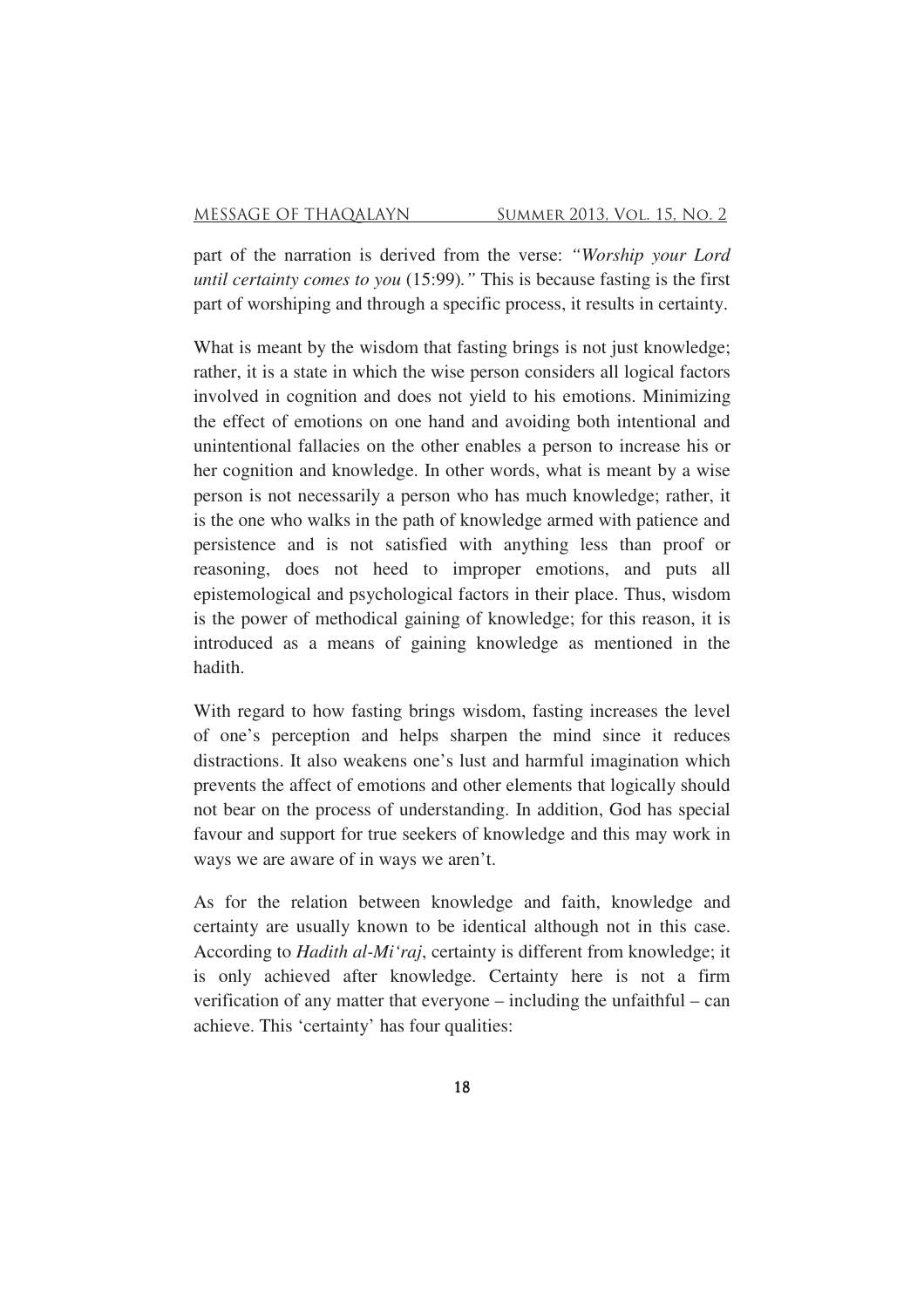1. It is prior to knowledge and cognition.

2. It is achievable for a person who has stepped in the path of servitude of God.

3. It brings about a kind of calmness and assurance; and because one does not worry or feel anxious when facing difficulties, he reaches such a level of spiritual capacity that difficulty and comfort do not make a difference to him.

4. The object of this certainty must be something specific because according to a well-known intellectual rule in the principles of jurisprudence, there must always be a relation or proportion between the subject and the predicate; as a result, here there must be a relation between being certain and not being affected by difficulties of one's life.

Considering that these four qualities are interconnected, certainty means the tranquillity and confidence which comes after knowledge under the light of belief and tendency towards religious truths. This confidence overcasts all aspects of man in such way that even his emotions are directed. Such a person does turn wild by pleasures or flustered by difficulties. Therefore, the last phrase of the narration, which implies that certainty requires inattention to difficulties and pleasures, is in line with the verse that advises people not to get upset because of losing or encountering problems<sup>1</sup> and not to become overjoyed with achievements.<sup>2</sup>

In another phrase of *Hadith al-Mi'raj*, God says, "Oh Ahmad, it is desirable if you could taste the sweetness of hunger, solitude, silence and their effects." The Prophet asked, "Oh my Lord, what is the result

<sup>&</sup>lt;sup>1</sup> "So that you may not grieve for what escapes you nor for what befell you." (The Qur'an 3:153) 2 "*So that you may not grieve for what escapes you, nor exult for what comes your way*." (The

Qur'an 57 :23)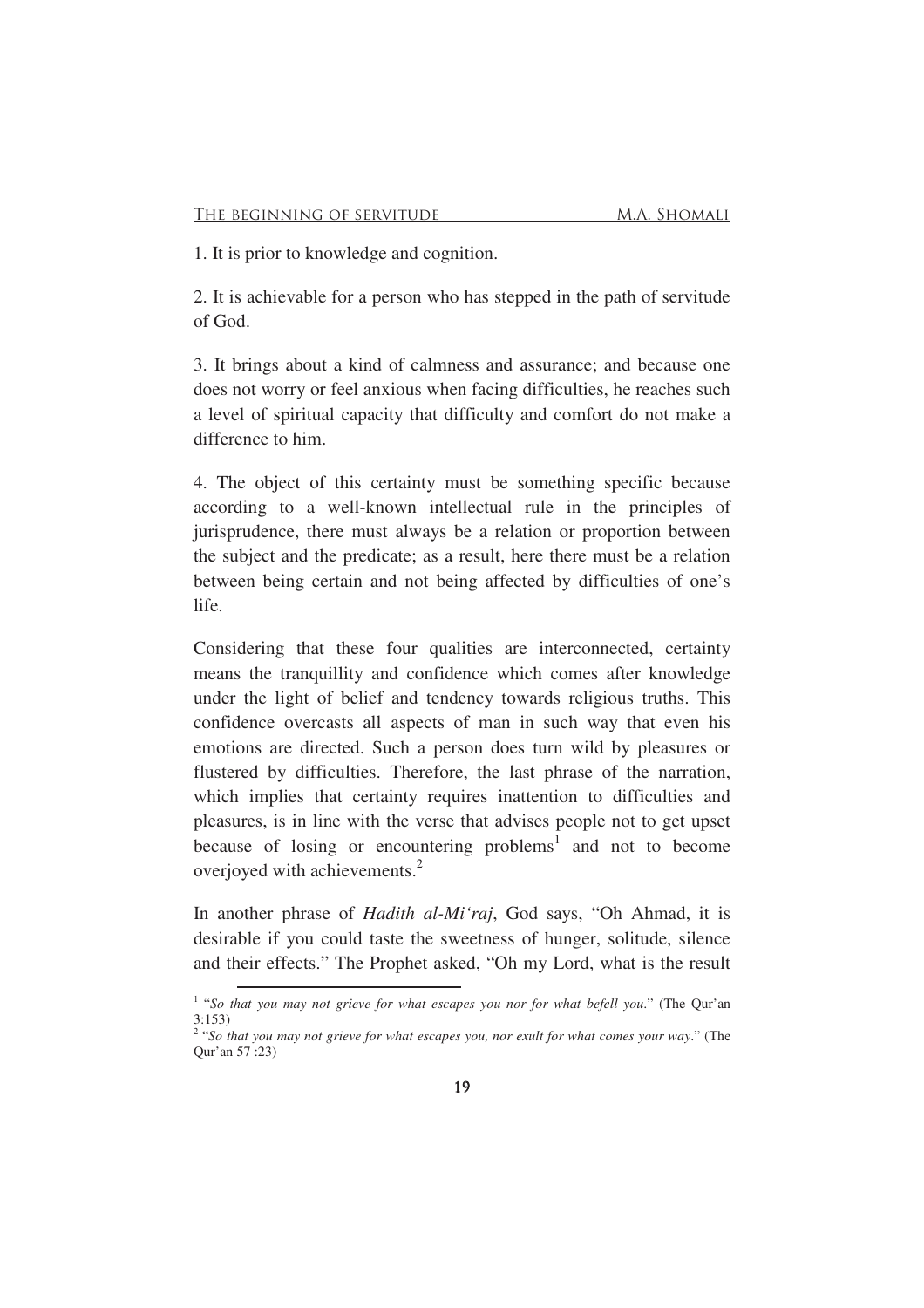of hunger?" God answered, "Wisdom, saving your heart (from temptations), proximity to me, being at ease among the people, honesty, and disregard for difficulty and joy." Every purposeful hunger is meant here, not merely that which is caused by fasting. However, since fasting usually comes with hunger, it has these effects as well as benefits from other aspects of fasting as an obligation. It also seems that an ideal fast is a kind in which one feels hunger and thirst; otherwise, if a person does not feel the need to eat during the day due to, say, overeating, his achievements would be less.

Thus, the results of hunger while fasting as explained above are: a) wisdom, b) saving the heart from temptations, and having spiritual stability and steadiness, and c) gaining proximity to God by doing what He desires and gaining knowledge. In short, fasting strengthens a person's ability to avoid difficulties and any kind of unnecessary customs, to not being afraid of telling the truth, and to not care about difficulties and joy.

In one narration, God told Prophet David:

Oh David, I put five things in five things but people look for them in other places and do not find them. I put knowledge in hunger and effort though people search for it in ease and being full, and thus they do not find it. I put honour in my obedience though they search it in serving the kings, and they do not find it. I put richness in contentment but they seek it in wealth, so they do not find it. I placed my pleasure in not being pleased of oneself but people seek it in their pleasure and do not find it. I put ease

<sup>&</sup>lt;sup>1</sup> *Bihar al-Anwar*, vol. 77, p. 22. The Arabic text is as follows:

يا احمد ، لو ذقت حلاوة الجوع و الصمت و الخلوة و ما ورثوا منها ِ قال : يا رب ! .<br>ما ميراث الجوع ؟ قال : الحكمة و حفظ القلب و التقرب الى و الحزن الدائم و خفة المؤونة بين الناس و قول الحق و لا يبالـي عاش بيسر ام بعسر ِ